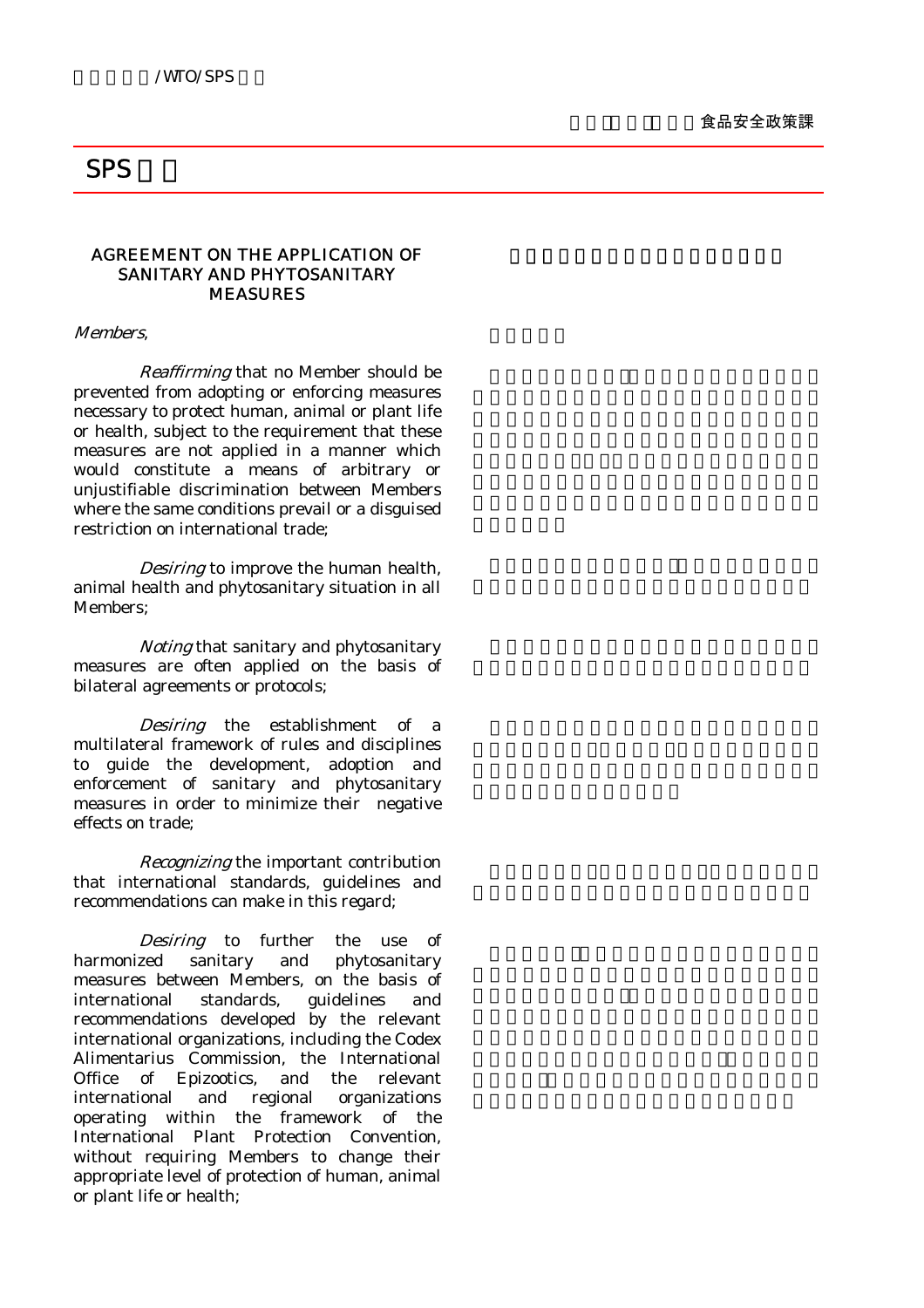Recognizing that developing country Members may encounter special difficulties in complying with the sanitary or phytosanitary measures of importing Members, and as a consequence in access to markets, and also in the formulation and application of sanitary or phytosanitary measures in their own territories, and desiring to assist them in their endeavours in this regard;

Desiring therefore to elaborate rules for the application of the provisions of GATT 1994 which relate to the use of sanitary or phytosanitary measures, in particular the provisions of Article XX(b) 1

#### Hereby agree as follows:

1 In this Agreement, reference to Article XX(b) includes also the chapeau of that Article.

## Article 1 General Provisions

1. This Agreement applies to all sanitary and phytosanitary measures which may, directly or indirectly, affect international trade. Such measures shall be developed and applied in accordance with the provisions of this Agreement.

2. For the purposes of this Agreement, the definitions provided in Annex A shall apply.

3. The annexes are an integral part of this Agreement.

4. Nothing in this Agreement shall affect the rights of Members under the Agreement on Technical Barriers to Trade with respect to measures not within the scope of this Agreement.

# Article 2 Basic Rights and Obligations

1. Members have the right to take sanitary and phytosanitary measures necessary for the protection of human, animal or plant life or health, provided that such measures are not inconsistent with the provisions of this Agreement.

2. Members shall ensure that any sanitary

 $(b)$  $( )$ ) and  $\overline{a}$ 

 $1.$ 

 $3.$ 

 $4.$ 

 $1.$ 

 $2.$ 

 $\mathbf{A}$ 

 $2.$ 

 $\textbf{(b)}$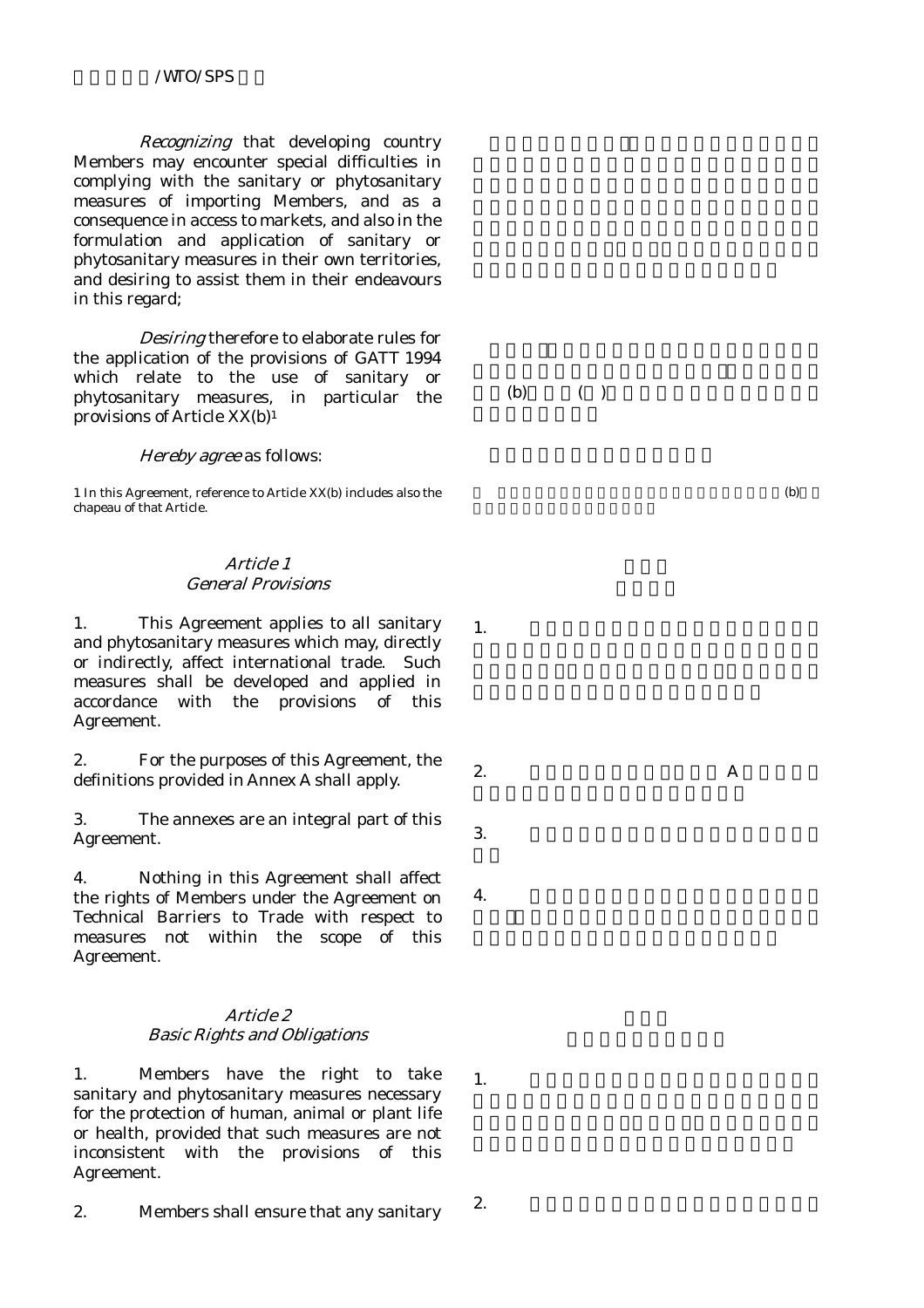or phytosanitary measure is applied only to the extent necessary to protect human, animal or plant life or health, is based on scientific principles and is not maintained without sufficient scientific evidence, except as provided for in paragraph 7 of Article 5.

3. Members shall ensure that their sanitary and phytosanitary measures do not arbitrarily or unjustifiably discriminate between Members where identical or similar conditions prevail, including between their own territory and that of other Members. Sanitary and phytosanitary measures shall not be applied in a manner which would constitute a disguised restriction on international trade.

4. Sanitary or phytosanitary measures which conform to the relevant provisions of this Agreement shall be presumed to be in accordance with the obligations of the Members under the provisions of GATT 1994 which relate to the use of sanitary or phytosanitary measures, in particular the provisions of Article XX(b).

#### Article 3 Harmonization

1. To harmonize sanitary and phytosanitary measures on as wide a basis as possible, Members shall base their sanitary or phytosanitary measures on international standards, guidelines or recommendations, where they exist, except as otherwise provided for in this Agreement, and in particular in paragraph 3.

2. Sanitary or phytosanitary measures which conform to international standards, guidelines or recommendations shall be deemed to be necessary to protect human, animal or plant life or health, and presumed to be consistent with the relevant provisions of this Agreement and of GATT 1994.

3. Members may introduce or maintain sanitary or phytosanitary measures which result in a higher level of sanitary or phytosanitary protection than would be achieved by measures based on the relevant international standards, guidelines or recommendations, if there is a scientific justification, or as a consequence of the level of sanitary or phytosanitary protection a Member determines to be appropriate in  $3.$ 

 $4.$ 

 $(b)$ 

 $1.$ 

 $3$ 

 $2.$ 

 $3.$ 

8

 $1$ 

 $\overline{7}$ 

(  $\lambda$ 

 $($ ) ) and  $\Box$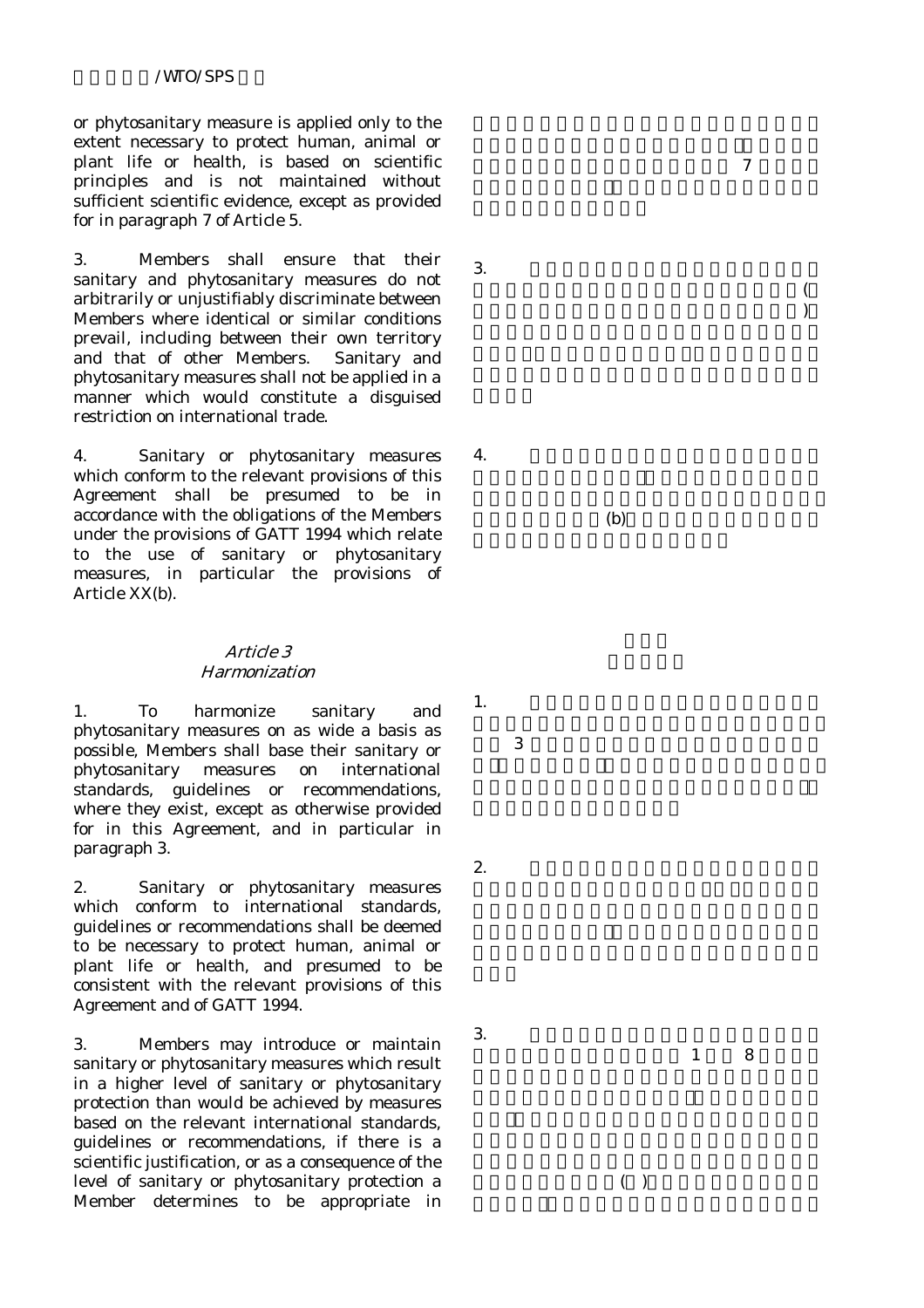accordance with the relevant provisions of paragraphs 1 through 8 of Article 5. 2 Notwithstanding the above, all measures which result in a level of sanitary or phytosanitary protection different from that which would be achieved by measures based on international standards, guidelines or recommendations shall not be inconsistent with any other provision of this Agreement.

4. Members shall play a full part, within the limits of their resources, in the relevant international organizations and their subsidiary bodies, in particular the Codex Alimentarius Commission, the International Office of Epizootics, and the international and regional organizations operating within the framework of the International Plant Protection Convention, to promote within these organizations the development and periodic review of standards, guidelines and recommendations with respect to all aspects of sanitary and phytosanitary measures.

5. The Committee on Sanitary and Phytosanitary Measures provided for in paragraphs 1 and 4 of Article 12 (referred to in this Agreement as the "Committee") shall develop a procedure to monitor the process of international harmonization and coordinate efforts in this regard with the relevant international organizations.

# Article 4 Equivalence

1. Members shall accept the sanitary or phytosanitary measures of other Members as equivalent, even if these measures differ from their own or from those used by other Members trading in the same product, if the exporting Member objectively demonstrates to the importing Member that its measures achieve the importing Member's appropriate level of sanitary or phytosanitary protection. For this purpose, reasonable access shall be given, upon request, to the importing Member for inspection, testing and other relevant procedures.

 $3$ 

 $5.$  $\mathbf 1$  $($ ) and  $\Box$ 

 $4.$ 

 $4\overline{ }$ 

) and  $\tilde{\mathcal{O}}$ 

 $($ 

<sup>2</sup> For the purposes of paragraph 3 of Article 3, there is a scientific justification if, on the basis of an examination and evaluation of available scientific information in conformity with the relevant provisions of this Agreement, a Member determines that the relevant international standards, guidelines or recommendations are not sufficient to achieve its appropriate level of sanitary or phytosanitary protection.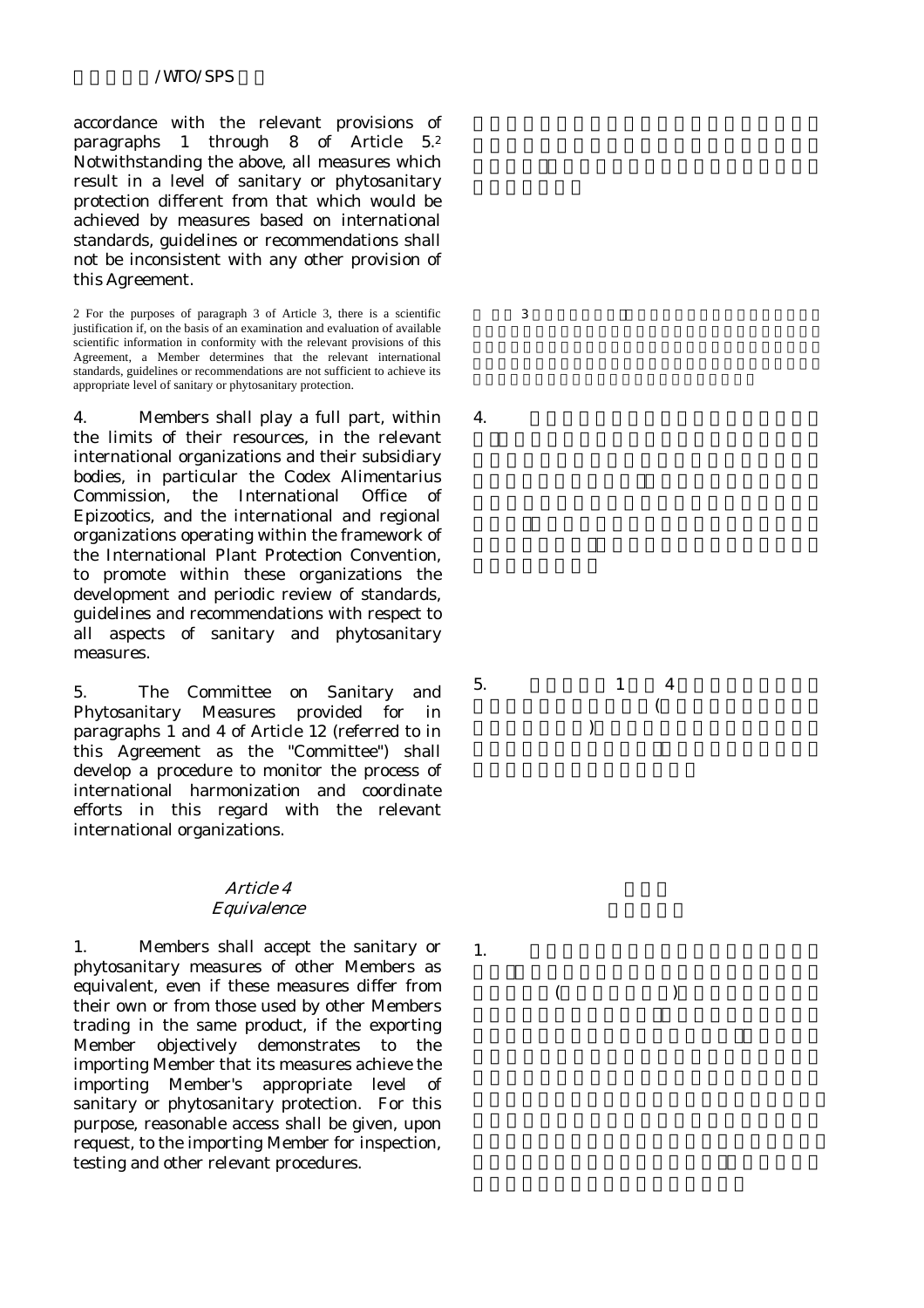2. Members shall, upon request, enter into consultations with the aim of achieving bilateral and multilateral agreements on recognition of the equivalence of specified sanitary or phytosanitary measures.

# Article 5 Assessment of Risk and Determination of the Appropriate Level of Sanitary or Phytosanitary Protection

1. Members shall ensure that their sanitary or phytosanitary measures are based on an assessment, as appropriate to the circumstances, of the risks to human, animal or plant life or health, taking into account risk assessment techniques developed by the relevant international organizations.

2. In the assessment of risks, Members shall take into account available scientific evidence; relevant processes and production methods; relevant inspection, sampling and testing methods; prevalence of specific diseases or pests; existence of pest- or disease-free areas; relevant ecological and environmental conditions; and quarantine or other treatment.

3. In assessing the risk to animal or plant life or health and determining the measure to be applied for achieving the appropriate level of sanitary or phytosanitary protection from such risk, Members shall take into account as relevant economic factors: the potential damage in terms of loss of production or sales in the event of the entry, establishment or spread of a pest or disease; the costs of control or eradication in the territory of the importing Member; and the relative cost-effectiveness of alternative approaches to limiting risks.

4. Members should, when determining the appropriate level of sanitary or phytosanitary protection, take into account the objective of minimizing negative trade effects.

5. With the objective of achieving consistency in the application of the concept of appropriate level of sanitary or phytosanitary protection against risks to human life or health, or to animal and plant life or health, each Member shall avoid arbitrary or unjustifiable distinctions in the levels it considers to be

 $2.$ 

 $1.$ 

 $2.$ 

 $3.$ 

 $4.$ 

 $5.$ 

が  $\lambda$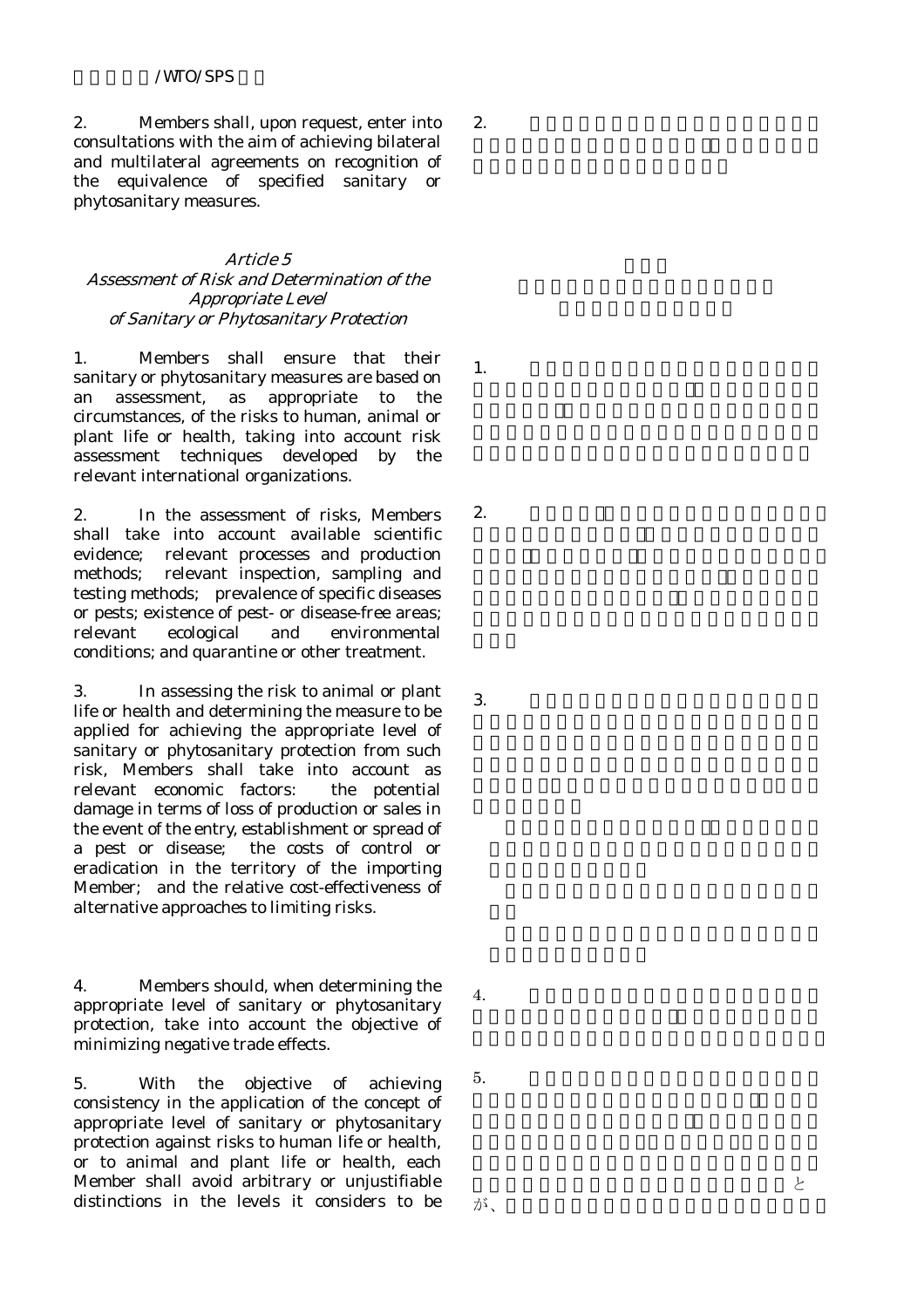appropriate in different situations, if such distinctions result in discrimination or a disguised restriction on international trade. Members shall cooperate in the Committee, in accordance with paragraphs 1, 2 and 3 of Article 12, to develop guidelines to further the practical implementation of this provision. In developing the guidelines, the Committee shall take into account all relevant factors, including the exceptional character of human health risks to which people voluntarily expose themselves.

6. Without prejudice to paragraph 2 of Article 3, when establishing or maintaining sanitary or phytosanitary measures to achieve the appropriate level of sanitary or phytosanitary protection, Members shall ensure that such measures are not more trade-restrictive than required to achieve their appropriate level of sanitary or phytosanitary protection, taking into account technical and economic feasibility. 3

3 For purposes of paragraph 6 of Article 5, a measure is not more trade-restrictive than required unless there is another measure, reasonably available taking into account technical and economic feasibility, that achieves the appropriate level of sanitary or phytosanitary protection and is significantly less restrictive to trade.

7. In cases where relevant scientific evidence is insufficient, a Member may provisionally adopt sanitary or phytosanitary measures on the basis of available pertinent information, including that from the relevant international organizations as well as from sanitary or phytosanitary measures applied by other Members. In such circumstances, Members shall seek to obtain the additional information necessary for a more objective assessment of risk and review the sanitary or phytosanitary measure accordingly within a reasonable period of time.

8. When a Member has reason to believe that a specific sanitary or phytosanitary measure introduced or maintained by another Member is constraining, or has the potential to constrain, its exports and the measure is not based on the relevant international standards, guidelines or recommendations, or such standards, guidelines or recommendations do not exist, an explanation of the reasons for such sanitary or phytosanitary measure may be requested and shall be provided by the Member maintaining the measure.

 $1$ 

 $5 \overline{)}$ 

 $3 \overline{3}$ 

 $2$ 

 $6$ 

 $6.$ 

( )

 $7.$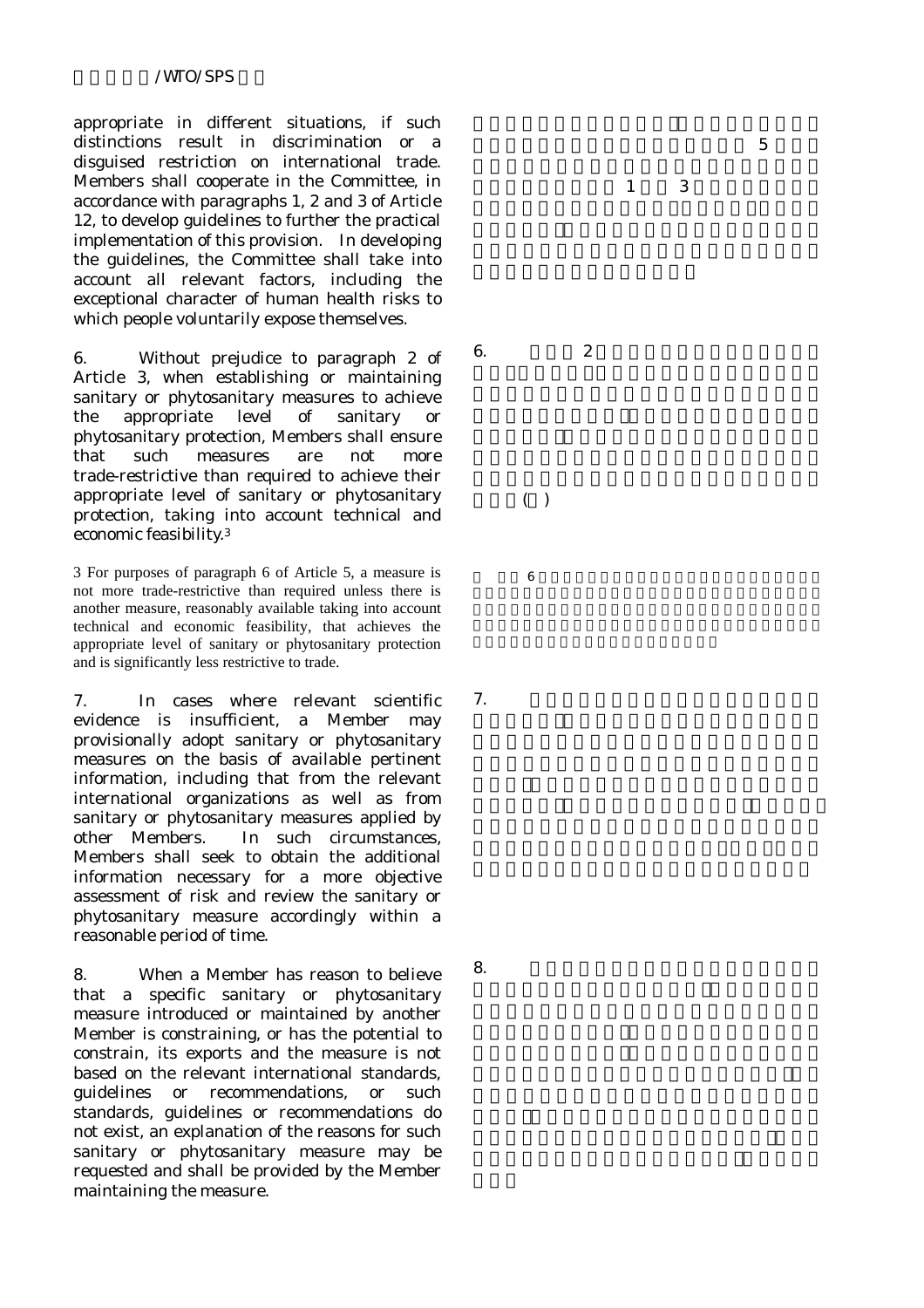# Article 6 Adaptation to Regional Conditions, Including Pest- or Disease-Free Areas and Areas of Low Pest or Disease Prevalence

1. Members shall ensure that their sanitary or phytosanitary measures are adapted to the sanitary or phytosanitary characteristics of the area - whether all of a country, part of a country, or all or parts of several countries - from which the product originated and to which the product is destined. In assessing the sanitary or phytosanitary characteristics of a region, Members shall take into account, inter alia, the level of prevalence of specific diseases or pests, the existence of eradication or control programmes, and appropriate criteria or guidelines which may be developed by the relevant international organizations.

2. Members shall, in particular, recognize the concepts of pest- or disease-free areas and areas of low pest or disease prevalence. Determination of such areas shall be based on factors such as geography, ecosystems, epidemiological surveillance, and the effectiveness of sanitary or phytosanitary controls.

3. Exporting Members claiming that areas within their territories are pest- or disease-free areas or areas of low pest or disease prevalence shall provide the necessary evidence thereof in order to objectively demonstrate to the importing Member that such areas are, and are likely to remain, pest- or disease-free areas or areas of low pest or disease prevalence, respectively. For this purpose, reasonable access shall be given, upon request, to the importing Member for inspection, testing and other relevant procedures.

# Article 7 **Transparency**

 Members shall notify changes in their sanitary or phytosanitary measures and shall provide information on their sanitary or phytosanitary measures in accordance with the provisions of Annex B.

Article 8 Control, Inspection and Approval Procedures  $1.$ 

)

 $($ 

 $2.$ 

B state  $\mathbf B$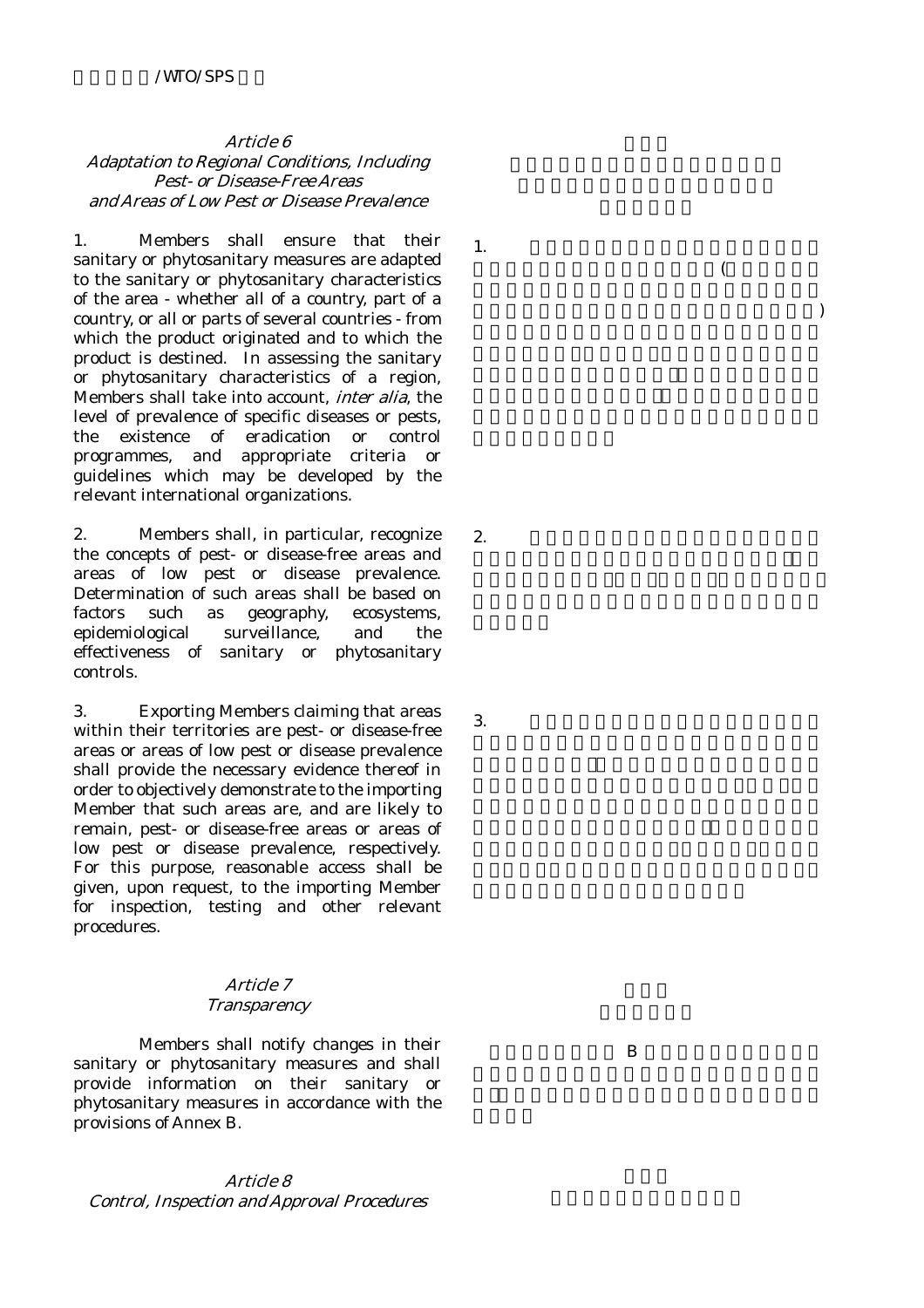Members shall observe the provisions of Annex C in the operation of control, inspection and approval procedures, including national systems for approving the use of additives or for establishing tolerances for contaminants in foods, beverages or feedstuffs, and otherwise ensure that their procedures are not inconsistent with the provisions of this Agreement.

#### Article 9 Technical Assistance

1. Members agree to facilitate the provision of technical assistance to other Members, especially developing country Members, either bilaterally or through the appropriate international organizations. Such assistance may be, inter alia, in the areas of processing technologies, research and infrastructure, including in the establishment of national regulatory bodies, and may take the form of advice, credits, donations and grants, including for the purpose of seeking technical expertise, training and equipment to allow such countries to adjust to, and comply with, sanitary or phytosanitary measures necessary to achieve the appropriate level of sanitary or phytosanitary protection in their export markets.

2. Where substantial investments are required in order for an exporting developing country Member to fulfil the sanitary or phytosanitary requirements of an importing Member, the latter shall consider providing such technical assistance as will permit the developing country Member to maintain and expand its market access opportunities for the product involved.

# Article 10 Special and Differential Treatment

1. In the preparation and application of sanitary or phytosanitary measures, Members shall take account of the special needs of developing country Members, and in particular of the least-developed country Members.

2. Where the appropriate level of sanitary or phytosanitary protection allows scope for the phased introduction of new sanitary or phytosanitary measures, longer time-frames for

 $1.$ ) and the set of  $\mathcal{O}(\mathcal{A})$ 

C and  $\overline{C}$ 

 $\lambda$ 

 $($ 

 $1.$ 

 $2.$ 

 $($ 

 $\overline{\mathcal{C}}$ ) and  $\lambda$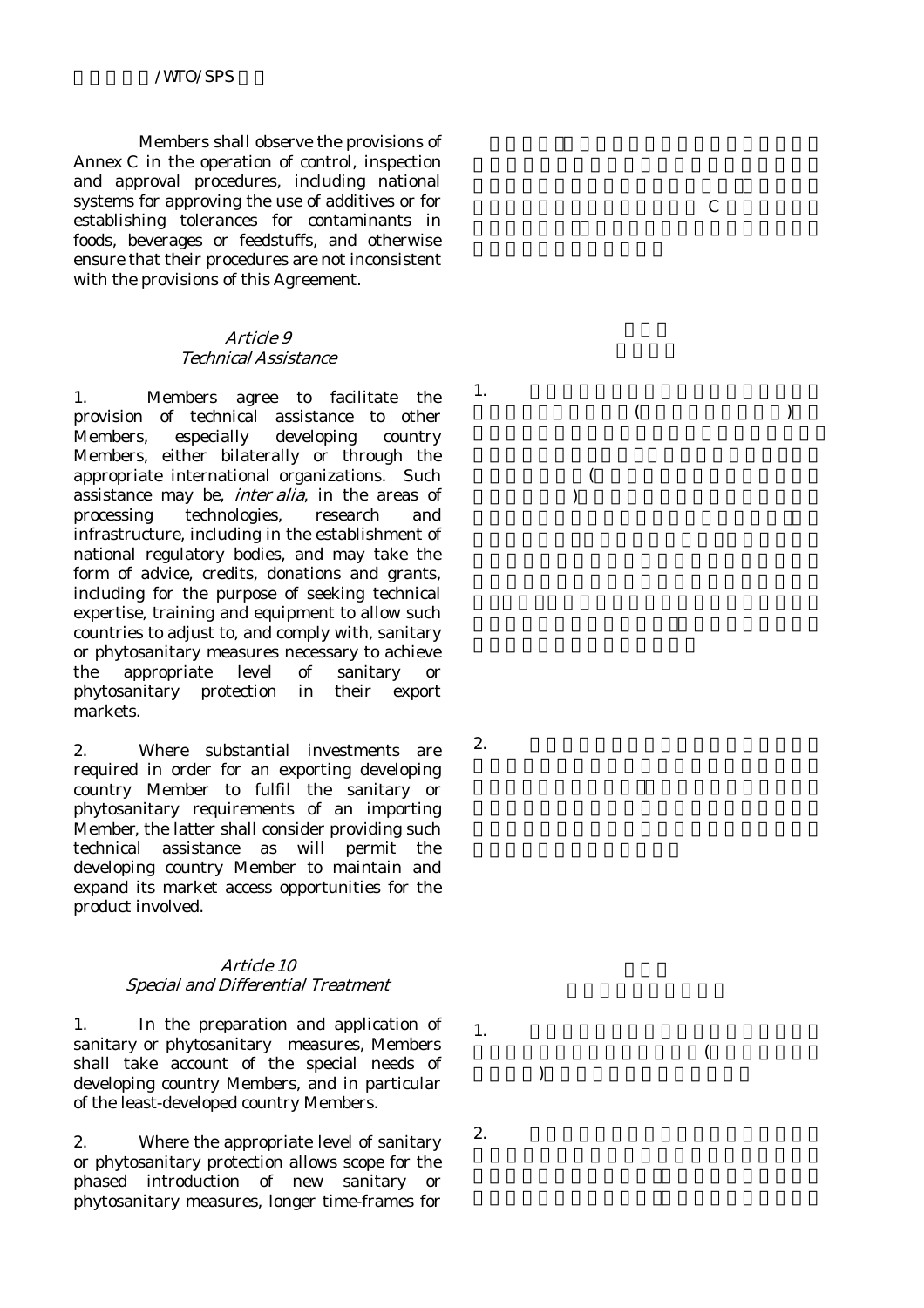compliance should be accorded on products of interest to developing country Members so as to maintain opportunities for their exports.

3. With a view to ensuring that developing country Members are able to comply with the provisions of this Agreement, the Committee is enabled to grant to such countries, upon request, specified, time-limited exceptions in whole or in part from obligations under this Agreement, taking into account their financial, trade and development needs.

4. Members should encourage and facilitate the active participation of developing country Members in the relevant international organizations.

# Article 11 Consultations and Dispute Settlement

1. The provisions of Articles XXII and XXIII of GATT 1994 as elaborated and applied by the Dispute Settlement Understanding shall apply to consultations and the settlement of disputes under this Agreement, except as otherwise specifically provided herein.

2. In a dispute under this Agreement involving scientific or technical issues, a panel should seek advice from experts chosen by the panel in consultation with the parties to the dispute. To this end, the panel may, when it deems it appropriate, establish an advisory technical experts group, or consult the relevant international organizations, at the request of either party to the dispute or on its own initiative.

3. Nothing in this Agreement shall impair the rights of Members under other international agreements, including the right to resort to the good offices or dispute settlement mechanisms of other international organizations or established under any international agreement.

# Article 12 Administration

1. A Committee on Sanitary and Phytosanitary Measures is hereby established to provide a regular forum for consultations. It shall carry out the functions necessary to implement the provisions of this Agreement and

 $1.$ 

 $3.$ 

 $4.$ 

 $1.$ 

 $2.$ 

 $3.$ 

 $($ 

 $($ 

) and the set of the set of the set of the set of the set of the set of the set of the set of the set of the set of the set of the set of the set of the set of the set of the set of the set of the set of the set of the se

) and the set of  $\mathcal{L}$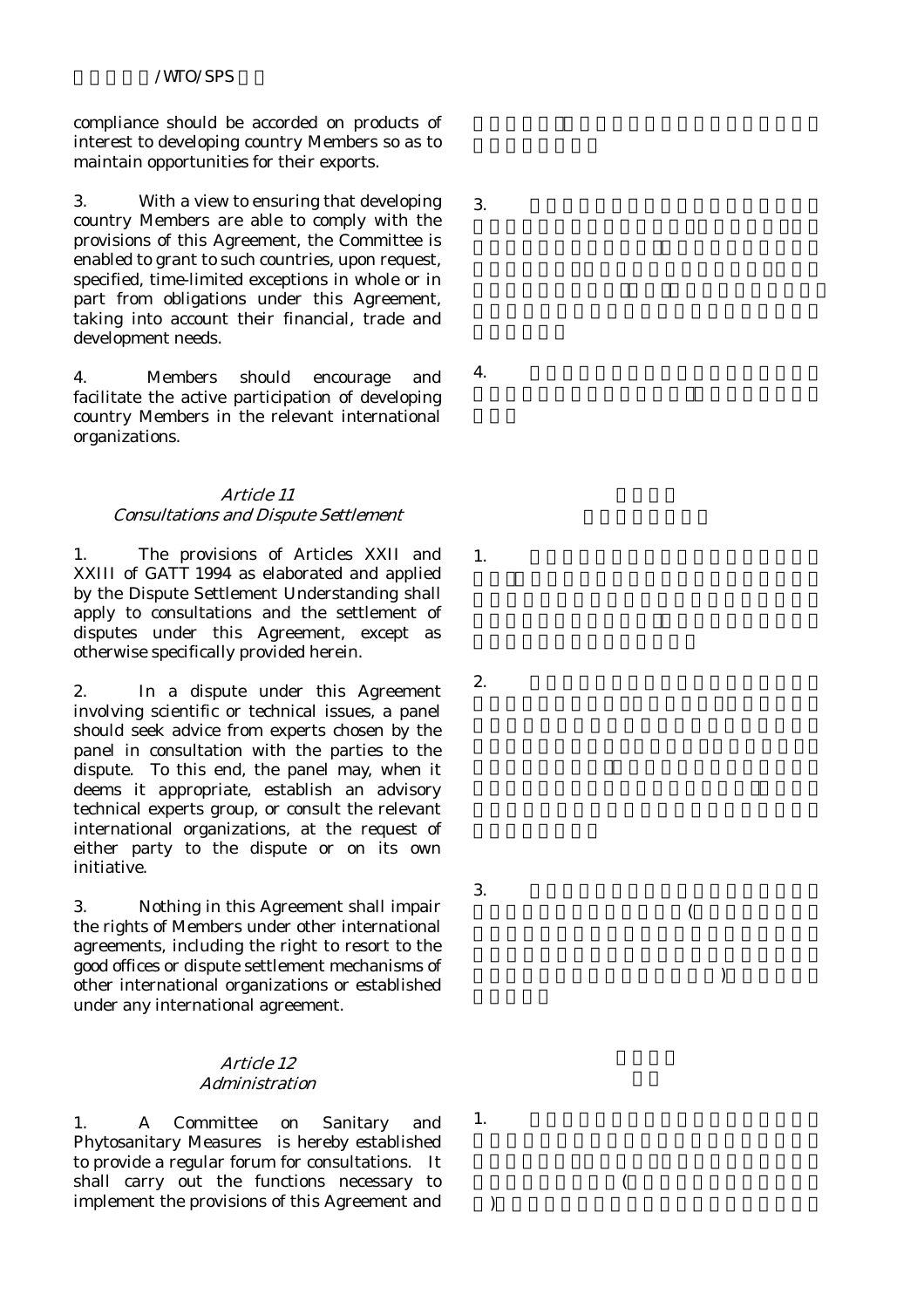the furtherance of its objectives, in particular with respect to harmonization. The Committee shall reach its decisions by consensus.

2. The Committee shall encourage and facilitate ad hoc consultations or negotiations among Members on specific sanitary or phytosanitary issues. The Committee shall encourage the use of international standards, guidelines or recommendations by all Members and, in this regard, shall sponsor technical consultation and study with the objective of increasing coordination and integration between international and national systems and approaches for approving the use of food additives or for establishing tolerances for contaminants in foods, beverages or feedstuffs.

3. The Committee shall maintain close contact with the relevant international organizations in the field of sanitary and phytosanitary protection, especially with the Codex Alimentarius Commission, the International Office of Epizootics, and the Secretariat of the International Plant Protection Convention, with the objective of securing the best available scientific and technical advice for the administration of this Agreement and in order to ensure that unnecessary duplication of effort is avoided.

4. The Committee shall develop a procedure to monitor the process of international harmonization and the use of international standards, guidelines or recommendations. For this purpose, the Committee should, in conjunction with the relevant international organizations, establish a list of international standards, guidelines or recommendations relating to sanitary or phytosanitary measures which the Committee determines to have a major trade impact. The list should include an indication by Members of those international standards, guidelines or recommendations which they apply as conditions for import or on the basis of which imported products conforming to these standards can enjoy access to their markets. For those cases in which a Member does not apply an international standard, guideline or recommendation as a condition for import, the Member should provide an indication of the reason therefor, and, in particular, whether it considers that the standard is not stringent enough to provide the appropriate level of sanitary or phytosanitary protection. If a Member revises its position, following its

 $2.$ 

 $3.$ 

4. 委員会は、国際的な措置の調和の過程及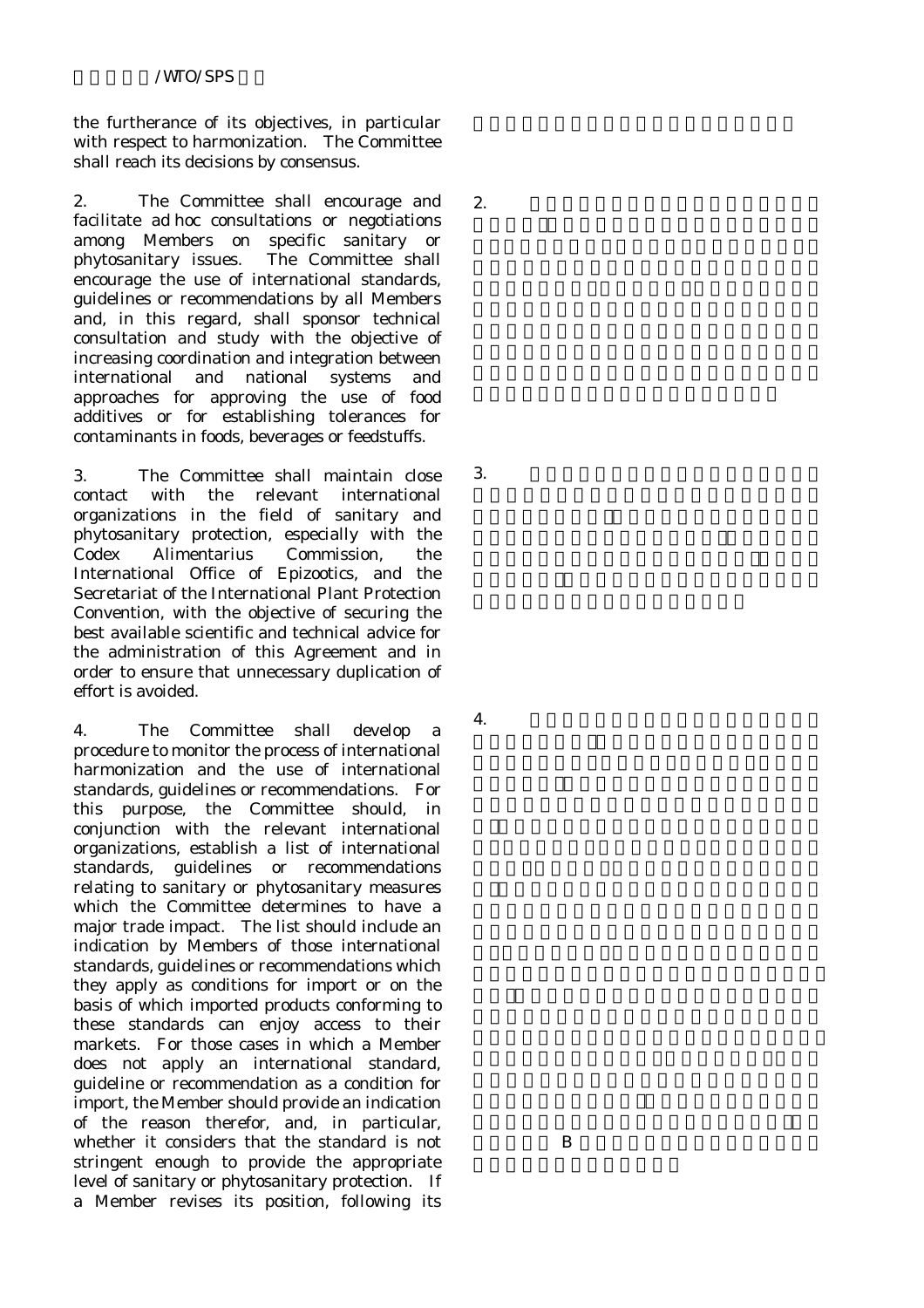indication of the use of a standard, guideline or recommendation as a condition for import, it should provide an explanation for its change and so inform the Secretariat as well as the relevant international organizations, unless such notification and explanation is given according to the procedures of Annex B.

5. In order to avoid unnecessary duplication, the Committee may decide, as appropriate, to use the information generated by the procedures, particularly for notification, which are in operation in the relevant international organizations.

6. The Committee may, on the basis of an initiative from one of the Members, through appropriate channels invite the relevant international organizations or their subsidiary bodies to examine specific matters with respect to a particular standard, guideline or recommendation, including the basis of explanations for non-use given according to paragraph 4.

7. The Committee shall review the operation and implementation of this Agreement three years after the date of entry into force of the WTO Agreement, and thereafter as the need arises. Where appropriate, the Committee may submit to the Council for Trade in Goods proposals to amend the text of this Agreement having regard, *inter alia*, to the experience gained in its implementation.

### Article 13 Implementation

 Members are fully responsible under this Agreement for the observance of all obligations set forth herein. Members shall formulate and implement positive measures and mechanisms in support of the observance of the provisions of this Agreement by other than central government bodies. Members shall take such reasonable measures as may be available to them to ensure that non-governmental entities within their territories, as well as regional bodies in which relevant entities within their territories are members, comply with the relevant provisions of this Agreement. In addition, Members shall not take measures which have the effect of, directly or indirectly, requiring or encouraging such regional or non-governmental entities, or

 $5.$ 

 $6.$ 

 $(4)$  $)$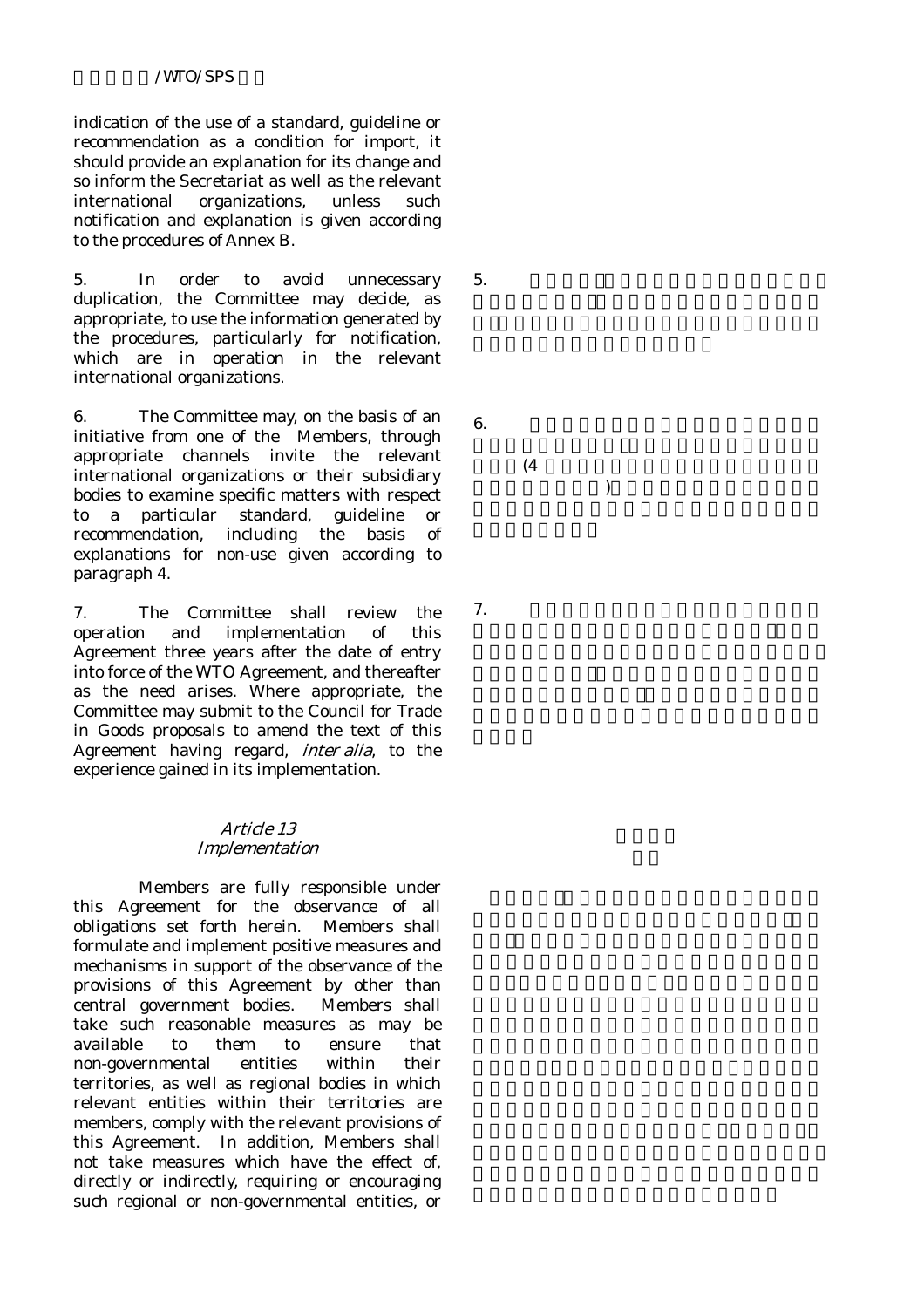local governmental bodies, to act in a manner inconsistent with the provisions of this Agreement. Members shall ensure that they rely on the services of non-governmental entities for implementing sanitary or phytosanitary measures only if these entities comply with the provisions of this Agreement.

# Article 14 Final Provisions

 The least-developed country Members may delay application of the provisions of this Agreement for a period of five years following the date of entry into force of the WTO Agreement with respect to their sanitary or phytosanitary measures affecting importation or imported products. Other developing country Members may delay application of the provisions of this Agreement, other than paragraph 8 of Article 5 and Article 7, for two years following the date of entry into force of the WTO Agreement with respect to their existing sanitary or phytosanitary measures affecting importation or imported products, where such application is prevented by a lack of technical expertise, technical infrastructure or resources.

#### ANNEX A

#### DEFINITIONS4

4 For the purpose of these definitions, "animal" includes fish and wild fauna; "plant" includes forests and wild flora; "pests" include weeds; and "contaminants" include pesticide and veterinary drug residues and extraneous matter.

### 1. Sanitary or phytosanitary measure - Any measure applied:

- (a) to protect animal or plant life or health within the territory of the Member from risks arising from the entry, establishment or spread of pests, diseases, disease-carrying organisms or disease-causing organisms;
- (b) to protect human or animal life or health within the territory of the Member from risks arising from additives, contaminants, toxins or disease-causing organisms in foods, beverages or feedstuffs;

 $($  8  $)$  $)$ 

 $( )$ 

 $1.$ 

( ) and  $\Box$ 

 $($  )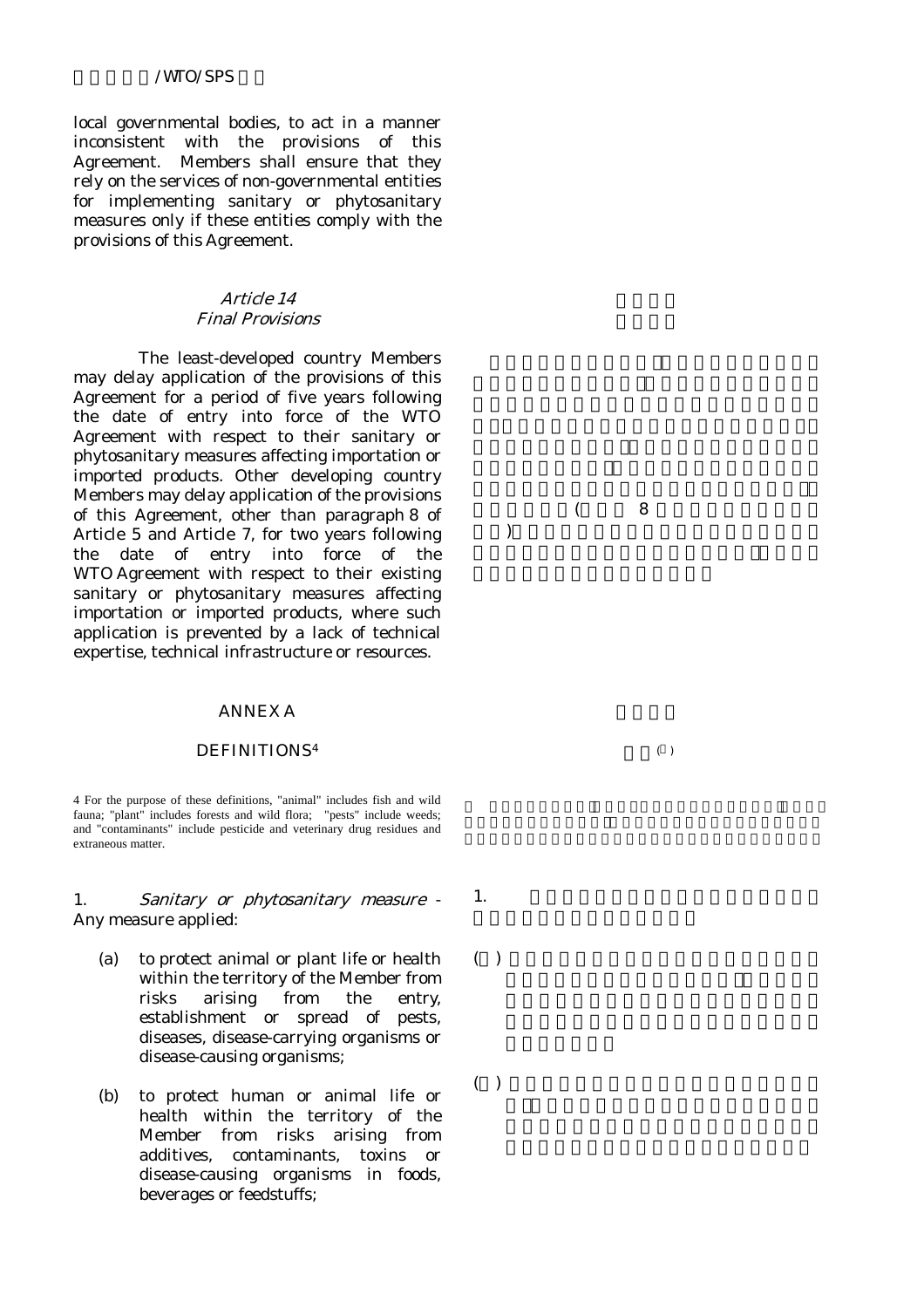- (c) to protect human life or health within the territory of the Member from risks arising from diseases carried by animals, plants or products thereof, or from the entry, establishment or spread of pests; or
- (d) to prevent or limit other damage within the territory of the Member from the entry, establishment or spread of pests.

Sanitary or phytosanitary measures include all relevant laws, decrees, regulations, requirements and procedures including, *inter* alia, end product criteria; processes and production methods; testing, inspection, certification and approval procedures; quarantine treatments including relevant requirements associated with the transport of animals or plants, or with the materials necessary for their survival during transport; provisions on relevant statistical methods, sampling procedures and methods of risk assessment; and packaging and labelling requirements directly related to food safety.

2. Harmonization - The establishment, recognition and application of common sanitary and phytosanitary measures by different Members.

# 3. International standards, guidelines and recommendations

- (a) for food safety, the standards, guidelines and recommendations established by the Codex Alimentarius Commission relating to food additives, veterinary drug and pesticide residues, contaminants, methods of analysis and sampling, and codes and guidelines of hygienic practice;
- (b) for animal health and zoonoses, the standards. guidelines and recommendations developed under the auspices of the International Office of Epizootics;
- (c) for plant health, the international standards, guidelines and recommendations developed under the auspices of the Secretariat of the International Plant Protection

( ) and  $\overline{a}$ 

( ) and  $\epsilon$ 

 $\overline{\phantom{a}}$ 

 $($ 

 $($  )

 $2.$ 

 $3.$ 

( ) example  $\overline{z}$ 

( ) and  $\blacksquare$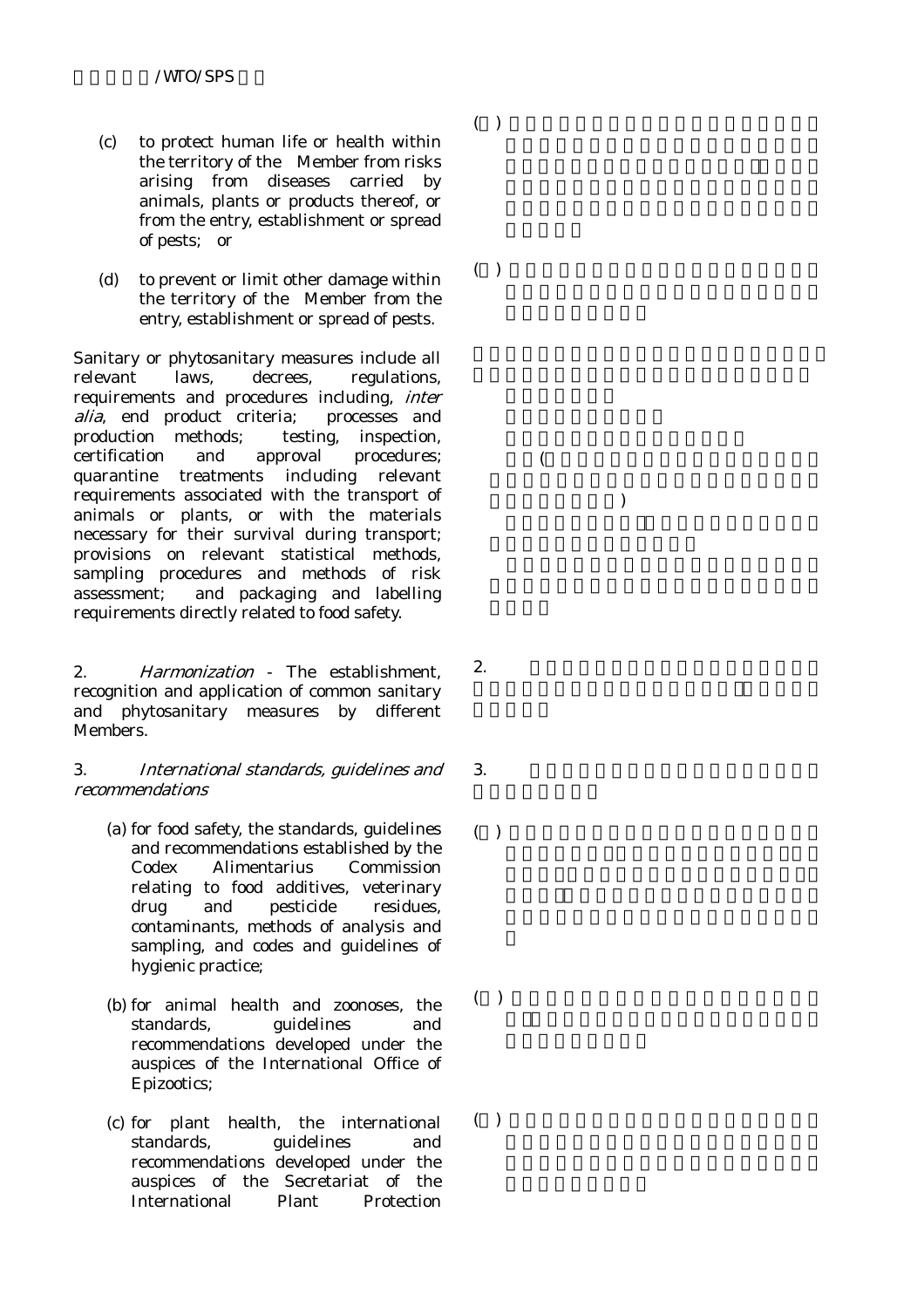Convention in cooperation with regional organizations operating within the framework of the International Plant Protection Convention; and

(d) for matters not covered by the above organizations, appropriate standards, guidelines and recommendations promulgated by other relevant international organizations open for membership to all Members, as identified by the Committee.

4. Risk assessment - The evaluation of the likelihood of entry, establishment or spread of a pest or disease within the territory of an importing Member according to the sanitary or phytosanitary measures which might be applied, and of the associated potential biological and economic consequences; or the evaluation of the potential for adverse effects on human or animal health arising from the presence of additives, contaminants, toxins or disease-causing organisms in food, beverages or feedstuffs.

5. Appropriate level of sanitary or phytosanitary protection - The level of protection deemed appropriate by the Member establishing a sanitary or phytosanitary measure to protect human, animal or plant life or health within its territory.

NOTE: Many Members otherwise refer to this concept as the "acceptable level of risk".

6. Pest- or disease-free area - An area, whether all of a country, part of a country, or all or parts of several countries, as identified by the competent authorities, in which a specific pest or disease does not occur.

NOTE: A pest- or disease-free area may surround, be surrounded by, or be adjacent to an area - whether within part of a country or in a geographic region which includes parts of or all of several countries -in which a specific pest or disease is known to occur but is subject to regional control measures such as the establishment of protection, surveillance and buffer zones which will confine or eradicate the pest or disease in question.

 $( )$   $( a )$   $( c )$ 

 $5.$ 

 $6.$  $($ 

 $)$ 

 $\overline{\mathcal{L}}$  $)$  $\overline{a}$ 

) and the contract of  $\Gamma$ 

 $7.$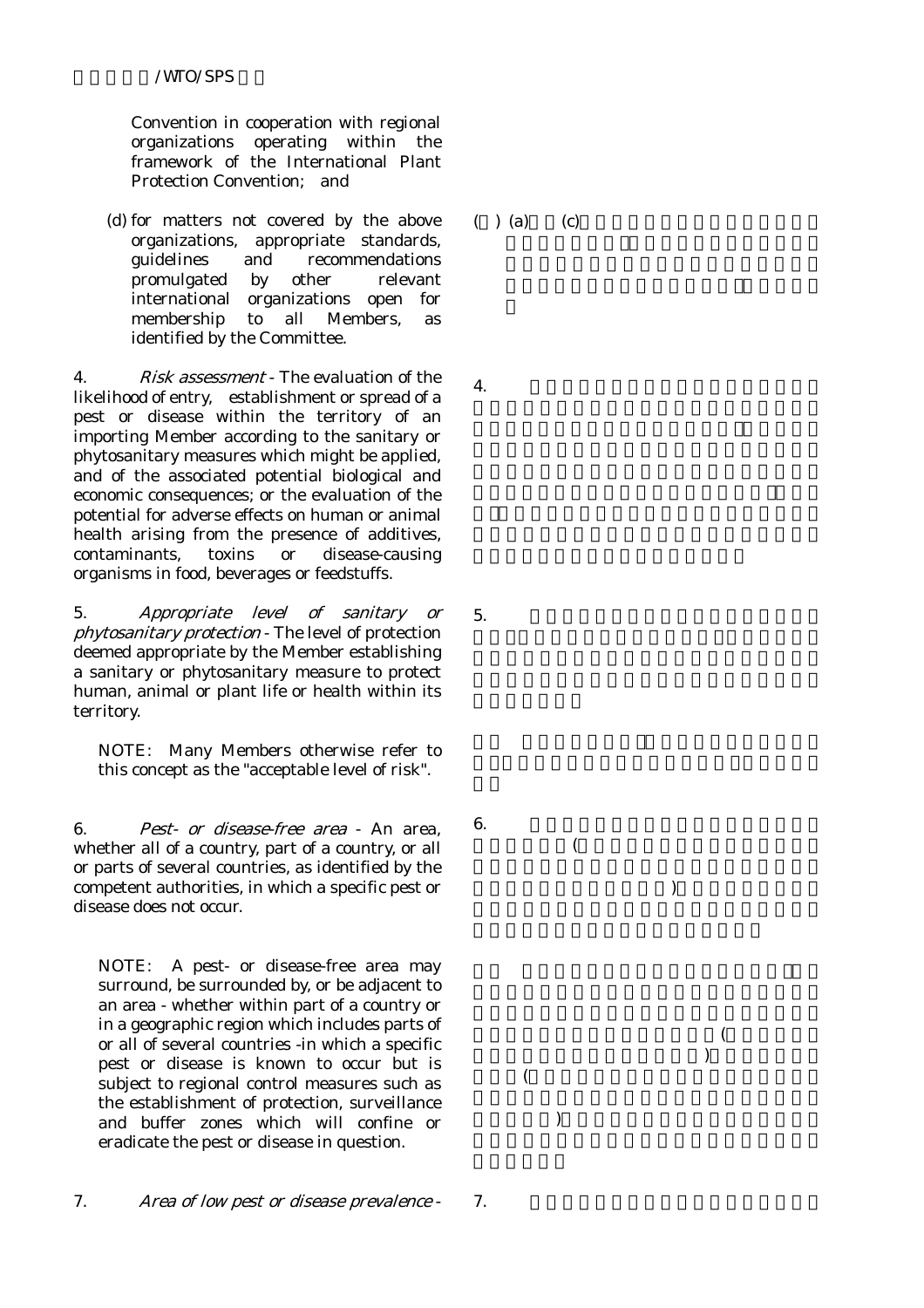An area, whether all of a country, part of a country, or all or parts of several countries, as identified by the competent authorities, in which a specific pest or disease occurs at low levels and which is subject to effective surveillance, control or eradication measures.

# ANNEX B

# TRANSPARENCY OF SANITARY AND PHYTOSANITARY REGULATIONS

#### Publication of regulation

1. Members shall ensure that all sanitary and phytosanitary regulations<sup>5</sup> which have been adopted are published promptly in such a manner as to enable interested Members to become acquainted with them.

5 Sanitary and phytosanitary measures such as laws, decrees or ordinances which are applicable generally.

2. Except in urgent circumstances, Members shall allow a reasonable interval between the publication of a sanitary or phytosanitary regulation and its entry into force in order to allow time for producers in exporting Members, and particularly in developing country Members, to adapt their products and methods of production to the requirements of the importing Member.

#### Enquiry points

3. Each Member shall ensure that one enquiry point exists which is responsible for the provision of answers to all reasonable questions from interested Members as well as for the provision of relevant documents regarding:

- (a) any sanitary or phytosanitary regulations adopted or proposed within its territory;
- (b) any control and inspection procedures, production and quarantine treatment, pesticide tolerance and food additive approval procedures, which are operated within its territory;
- (c) risk assessment procedures, factors taken into consideration, as well as the determination of the appropriate level of

 $1.$  $( \ )$ 

 $($ 

 $)$ 

 $2.$ 

 $3.$ 

( ) and  $\Box$ 

 $($  )

 $($  )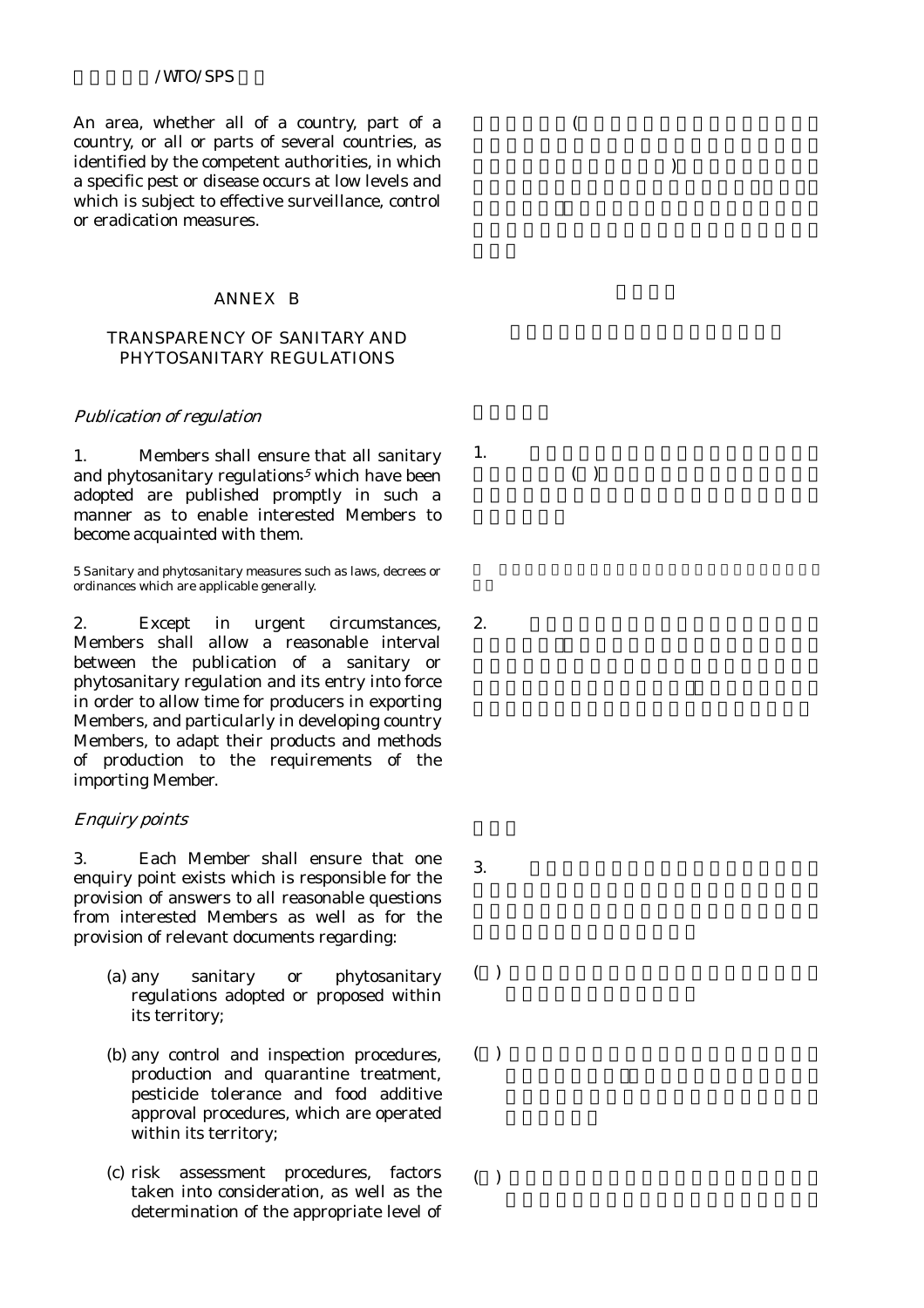# sanitary or phytosanitary protection;

(d) the membership and participation of the Member, or of relevant bodies within its territory, in international and regional sanitary and phytosanitary organizations and systems, as well as in bilateral and multilateral agreements and arrangements within the scope of this Agreement, and the texts of such agreements and arrangements.

4. Members shall ensure that where copies of documents are requested by interested Members, they are supplied at the same price (if any), apart from the cost of delivery, as to the nationals 6 of the Member concerned.

6 When "nationals" are referred to in this Agreement, the term shall be deemed, in the case of a separate customs territory Member of the WTO, to mean persons, natural or legal, who are domiciled or who have a real and effective industrial or commercial establishment in that customs territory.

# Notification procedures

5. Whenever an international standard, guideline or recommendation does not exist or the content of a proposed sanitary or phytosanitary regulation is not substantially the same as the content of an international standard, guideline or recommendation, and if the regulation may have a significant effect on trade of other Members, Members shall:

- (a) publish a notice at an early stage in such a manner as to enable interested Members to become acquainted with the proposal to introduce a particular regulation;
- (b) notify other Members, through the Secretariat, of the products to be covered by the regulation together with a brief indication of the objective and rationale of the proposed regulation. Such notifications shall take place at an early stage, when amendments can still be introduced and comments taken into account;
- (c) provide upon request to other Members copies of the proposed regulation and, whenever possible, identify the parts which in substance deviate from international standards, guidelines or recommendations;

 $($  )

 $4.$ 

( )  $\Box$ 

 $($   $)$ 

 $($ )  $)$ 

 $5.$ 

( )  $\Box$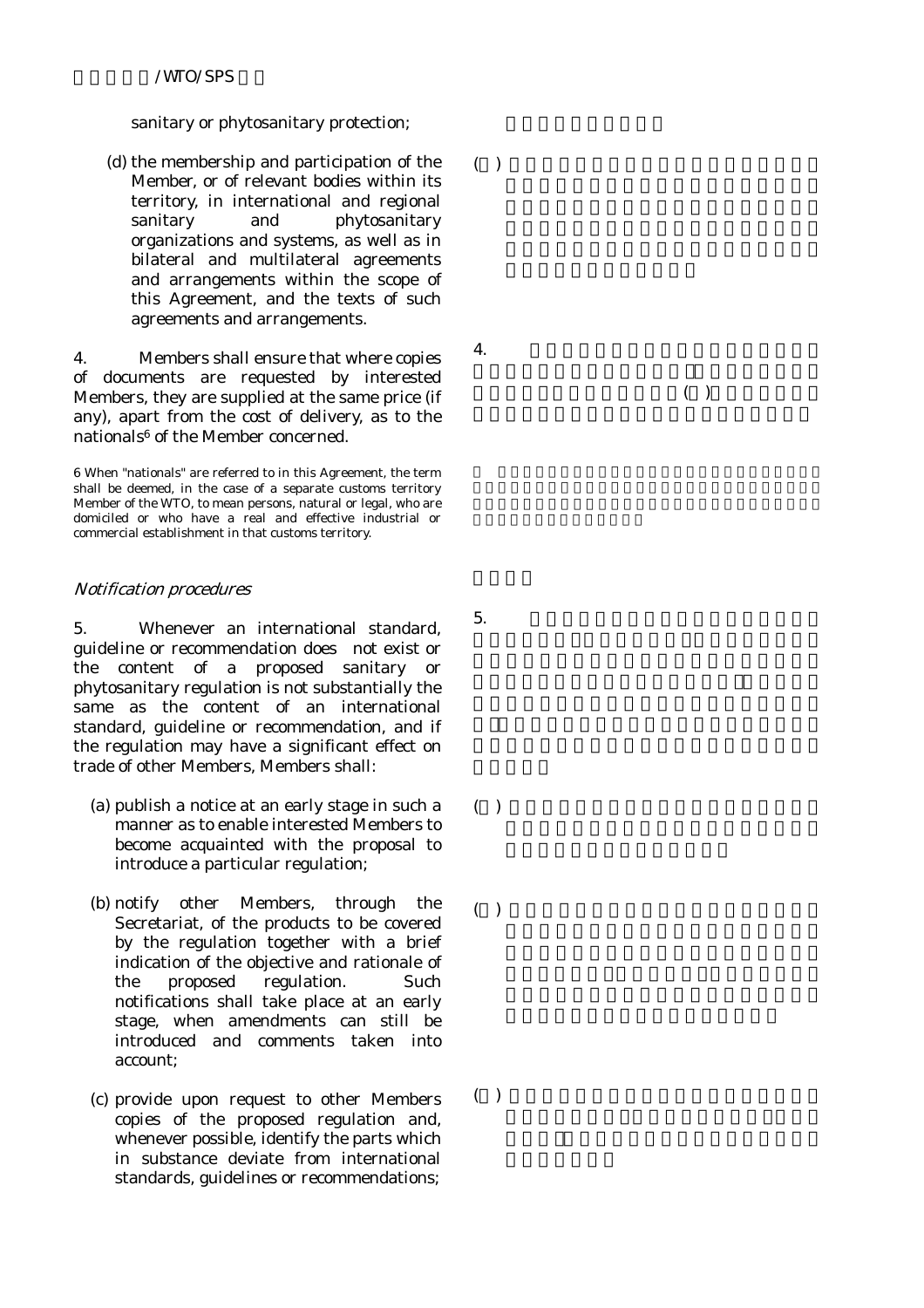(d) without discrimination, allow reasonable time for other Members to make comments in writing, discuss these comments upon request, and take the comments and the results of the discussions into account.

6. However, where urgent problems of health protection arise or threaten to arise for a Member, that Member may omit such of the steps enumerated in paragraph 5 of this Annex as it finds necessary, provided that the Member:

- (a) immediately notifies other Members, through the Secretariat, of the particular regulation and the products covered, with a brief indication of the objective and the rationale of the regulation, including the nature of the urgent problem(s);
- (b) provides, upon request, copies of the regulation to other Members;
- (c) allows other Members to make comments in writing, discusses these comments upon request, and takes the comments and the results of the discussions into account.

7. Notifications to the Secretariat shall be in English, French or Spanish.

8. Developed country Members shall, if requested by other Members, provide copies of the documents or, in case of voluminous documents, summaries of the documents covered by a specific notification in English, French or Spanish.

9. The Secretariat shall promptly circulate copies of the notification to all Members and interested international organizations and draw the attention of developing country Members to any notifications relating to products of particular interest to them.

10. Members shall designate a single central government authority as responsible for the implementation, on the national level, of the provisions concerning notification procedures according to paragraphs 5, 6, 7 and 8 of this Annex.

- $($  )
- $6.$
- $5$  (a) (d)

 $($  )

 $($ )

 $(b)$ 

 $(c)$ 

 $7.$ 

 $8.$ 

 $9.$ 

 $10. \hspace{1.5cm} 5 \hspace{1.5cm} 8$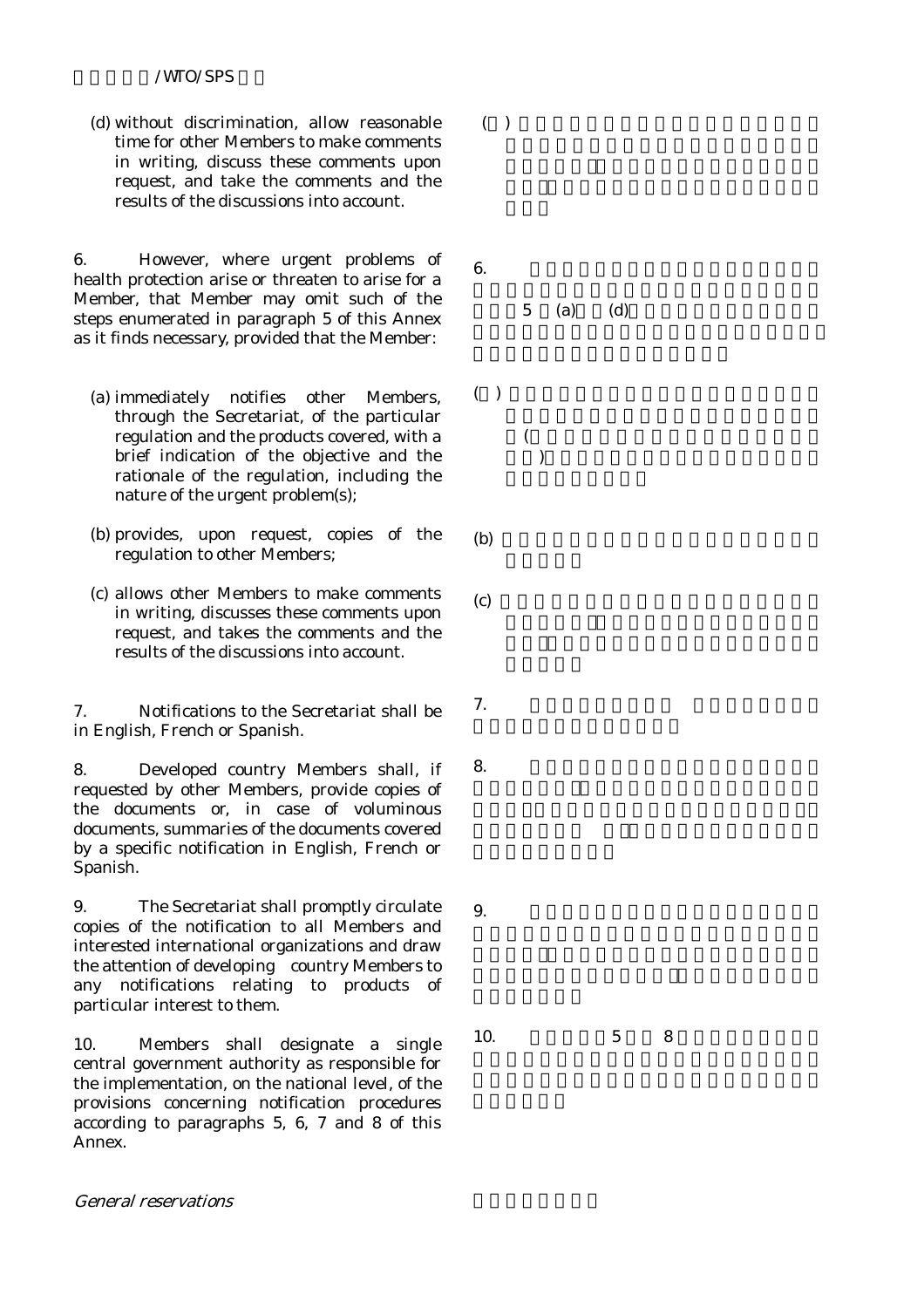11. Nothing in this Agreement shall be construed as requiring:  $11.$ 

- (a) the provision of particulars or copies of drafts or the publication of texts other than in the language of the Member except as stated in paragraph 8 of this Annex; or
- (b) Members to disclose confidential information which would impede enforcement of sanitary or phytosanitary legislation or which would prejudice the legitimate commercial interests particular enterprises.

#### ANNEX C

#### CONTROL, INSPECTION AND APPROVAL PROCEDURES 7

7 Control, inspection and approval procedures include, *inter alia*, procedures for sampling, testing and certification.

1. Members shall ensure, with respect to any procedure to check and ensure the fulfilment of sanitary or phytosanitary measures, that:

- (a) such procedures are undertaken and completed without undue delay and in no less favourable manner for imported products than for like domestic products;
- (b) the standard processing period of each procedure is published or that the anticipated processing period is communicated to the applicant upon request; when receiving an application, the competent body promptly examines the completeness of the documentation and informs the applicant in a precise and complete manner of all deficiencies; the competent body transmits as soon as possible the results of the procedure in a precise and complete manner to the applicant so that corrective action may be taken if necessary; even when the application has deficiencies, the competent body proceeds as far as practicable with the procedure if the applicant so requests; and that upon request, the applicant is informed of the stage of the procedure, with any delay being explained;

 $8<sub>3</sub>$ 

 $(b)$ 

( )

 $($  )

 $1.$ 

 $(i)$ 

 $(a)$ 

( )

 $(b)$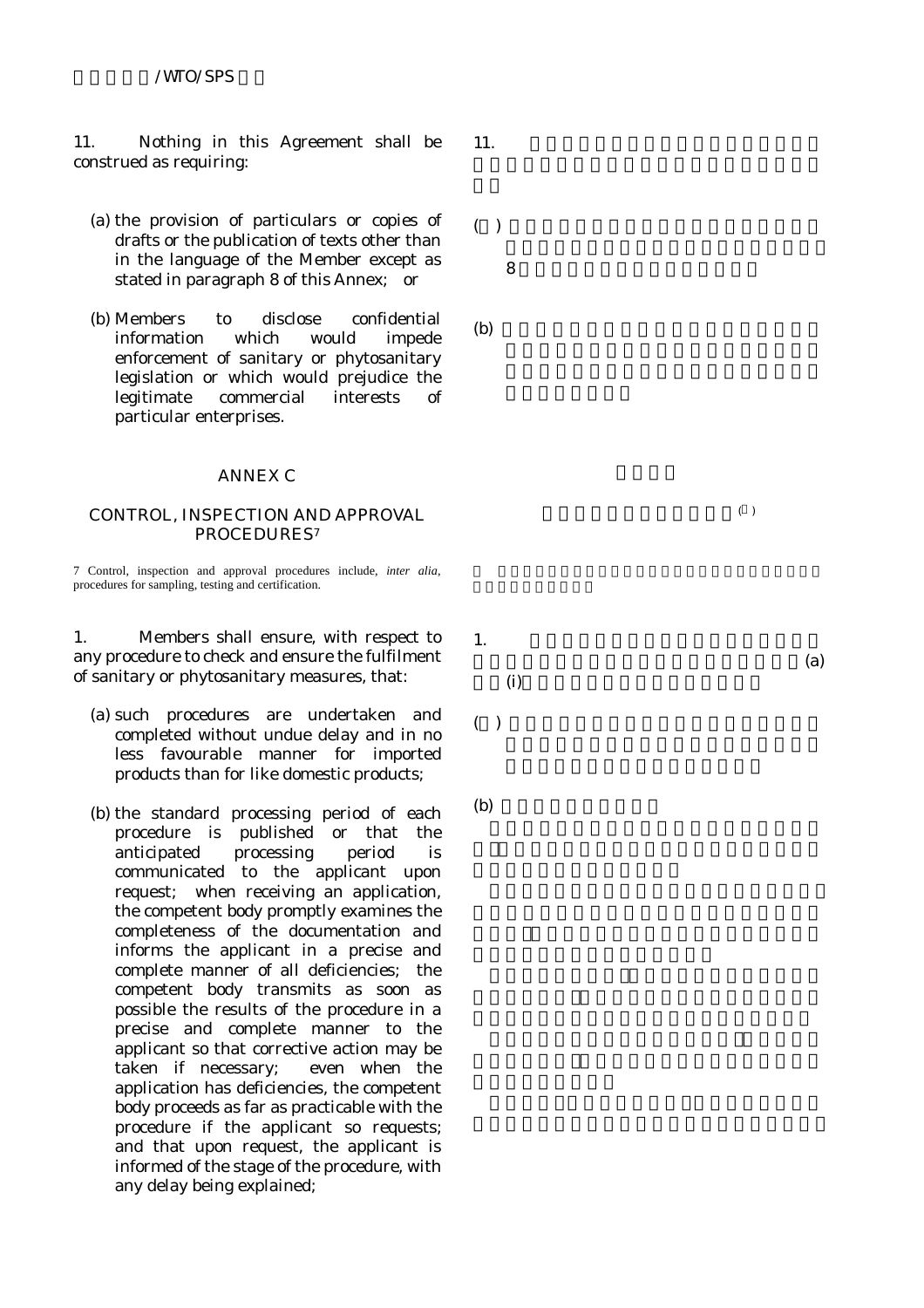- (c) information requirements are limited to what is necessary for appropriate control, inspection and approval procedures, including for approval of the use of additives or for the establishment of tolerances for contaminants in food, beverages or feedstuffs;
- (d) the confidentiality of information about imported products arising from or supplied in connection with control, inspection and approval is respected in a way no less favourable than for domestic products and in such a manner that legitimate commercial interests are protected;
- (e) any requirements for control, inspection and approval of individual specimens of a product are limited to what is reasonable and necessary;
- (f) any fees imposed for the procedures on imported products are equitable in relation to any fees charged on like domestic products or products originating in any other Member and should be no higher than the actual cost of the service;
- (g) the same criteria should be used in the siting of facilities used in the procedures and the selection of samples of imported products as for domestic products so as to minimize the inconvenience to applicants, importers, exporters or their agents;
- (h) whenever specifications of a product are changed subsequent to its control and inspection in light of the applicable regulations, the procedure for the modified product is limited to what is necessary to determine whether adequate confidence exists that the product still meets the regulations concerned; and
- (i) a procedure exists to review complaints concerning the operation of such procedures and to take corrective action when a complaint is justified.

Where an importing Member operates a system for the approval of the use of food additives or for the establishment of tolerances for contaminants in food, beverages or feedstuffs which prohibits or restricts access to its domestic markets for

 $($  )  $($ 

)

( ) expressed at  $\overline{z}$ 

 $( \ )$ 

( ) and  $\mathcal{L}$ 

 $($  )

 $($  )

( )  $\blacksquare$